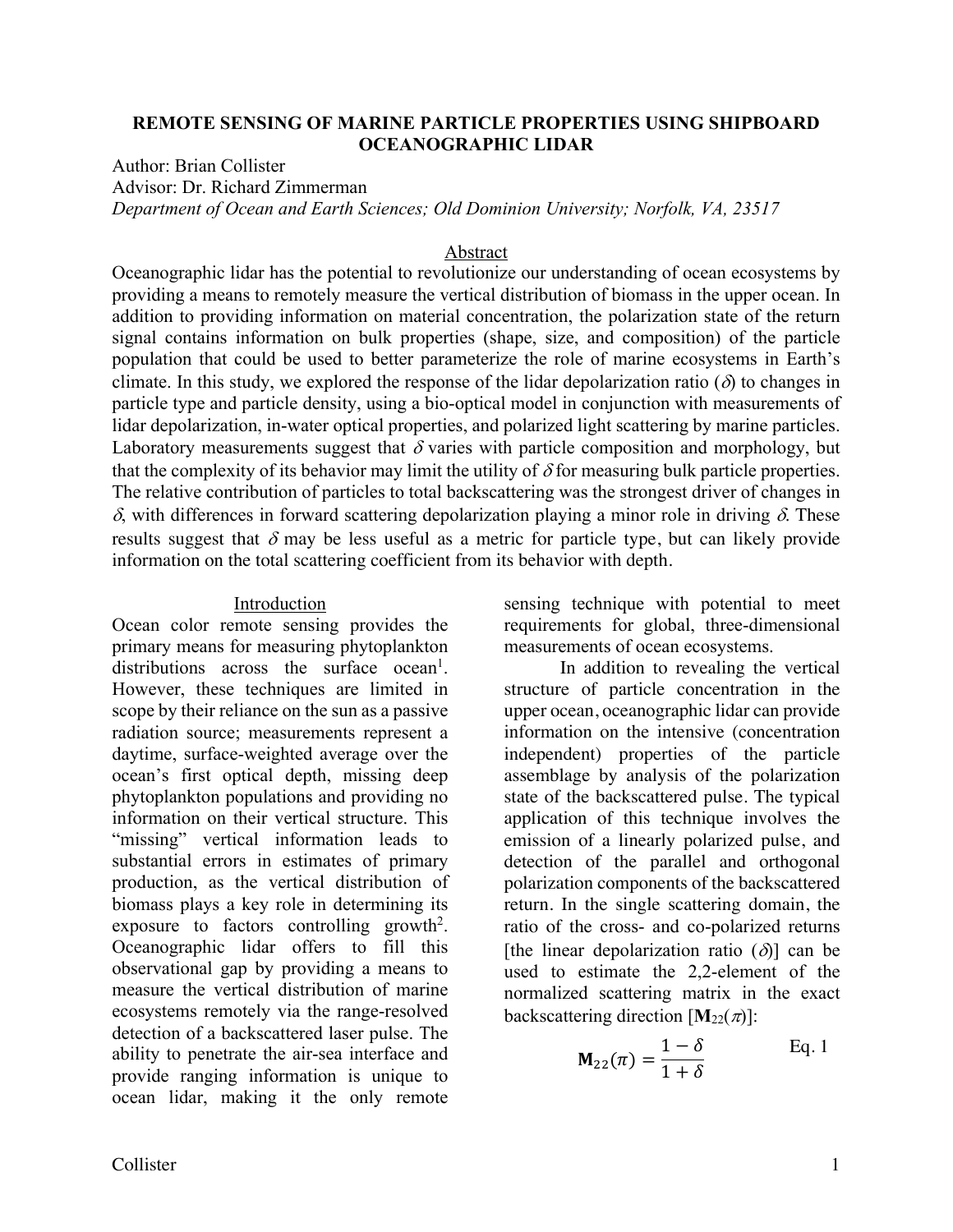an inherent optical property (IOP) that exhibits dependencies on the shape, size, and composition of the particle population<sup>3,4</sup>. Relationships established between  $M_{22}(\pi)$ and these intensive particle properties then provide the framework for interpreting lidar measurements of  $\delta$  in the context of bulk particle properties. Beyond the single scattering domain, multiple scattering causes an increase in  $\delta$  with optical depth, at a rate that depends on the magnitude of the scattering coefficient  $(b)$ , the shape of  $M_{22}$  at near-forward angles, and the geometry of the lidar system<sup>5,6</sup>. Thus, multiple scattering gives  $\delta$  additional sensitivities to the intensive and extensive properties of the particle assemblage that must be accounted for when using  $\delta$  to estimate bulk particle properties.

Several recent oceanographic lidar studies suggest that the polarization lidar technique could be used to derive the intensive properties of aquatic particles<sup>7-9</sup>. Advancement of this capability would improve our ability to investigate the dynamics of particle mediated processes in the ocean, and to represent particles with distinct ecological roles in models of ocean biogeochemistry. However, these studies have been mostly empirical in nature, failing to advance the mechanistic framework required to link changes in  $\delta$  to changes in the nature of aquatic particle populations. Progress toward this framework has been historically limited by two major knowledge gaps: 1) a lack of information on the polarized light scattering properties of marine particles, and 2) an incomplete understanding of the multiple scattering influence on measurements of  $\delta$ . The goal of this study was to improve our ability to interpret polarized oceanographic lidar signals, by exploring the separate contributions of single and multiple scattering to oceanographic lidar depolarization measurements. We accomplished this by parameterizing a biooptical model with laboratory measurements of **M**<sup>22</sup> and field measurements of in-water IOPs to simulates the dept dependence of lidar depolarization in the context of a field deployment of a shipboard oceanographic lidar.

## Methods

# Lidar Dataset

To explore the primary factors contributing to the oceanographic lidar depolarization ratio, we used a dataset of coincident *in situ* IOP and polarized oceanographic lidar measurements that we collected during the Coccomix research expedition to the Gulf of Maine and North Atlantic<sup>7</sup>. For the duration of the research cruise, the lidar depolarization ratio  $\delta$  was measured at a depth of 6.5 m. The particulate scattering coefficient  $(b<sub>p</sub>)$  was measured continuously at the surface using a WET Labs *ac*-9 spectrophotometer, and the total scattering coefficient (*b*) was calculated as  $b = b_n + b_w$ , where  $b_w$  is the scattering coefficient for seawater calculated from measurements of temperature and salinity<sup>10</sup>. The total particulate backscattering coefficient  $(b_{b}$ <sup>b</sup> was measured using a Wyatt DAWN light scattering detector, and the acid labile backscattering coefficient was measured by difference from  $b_{bp}$  measured from a bulk sample and a sample that was acidified to dissolve all particulate calcite. The total backscattering coefficient was calculated as  $b_b = b_{bp} + b_{bw}$ , where  $b_{bw}$  was also calculated from temperature and salinity $10$ .

## Scattering Materials

To characterize the variability of  $M_{22}$  in marine particle populations and to parameterize the lidar bio-optical model, the near-backwards lidar depolarization ratio was measured for several compositionally and morphologically distinct marine particle populations. We prepared three monospecific phytoplankton cultures: a calcifying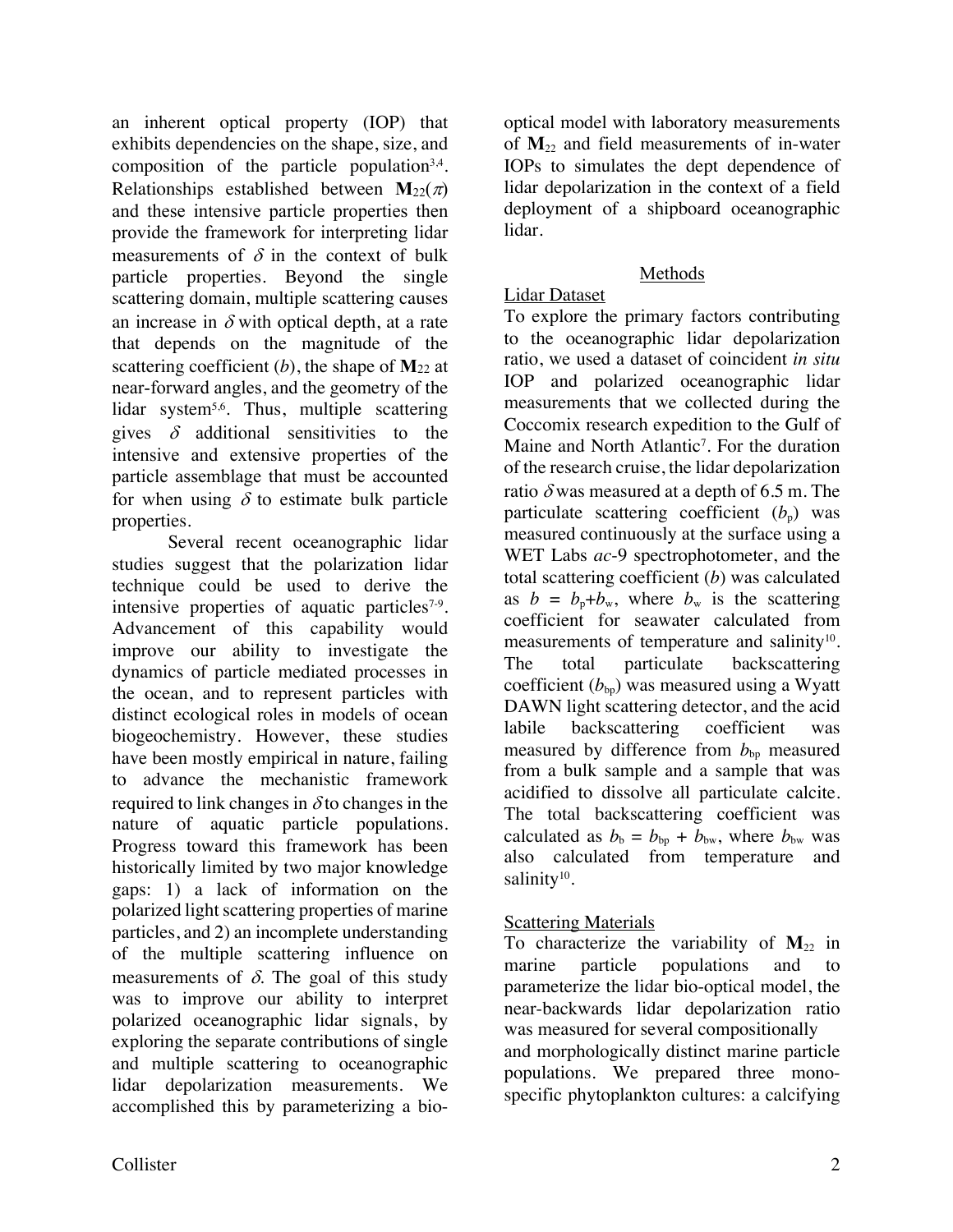

**Fig. 1** Plan view of optical configuration used for the depolarization measurements. a) Source optics consisted of a 532 nm laser module (LM), beamsplitter (BS), linear polarizer (P1), and two beam-steering mirrors (M1 and M2). A detector module (D) was mounted to an optical rail, allowing it to be translated (white arrows) between an alignment jig (blue bar) and the measurement position. A reference detector (PM) sampled the split beam. The beam path is shown in green and the FOV is shown by dashed black lines. b) The beam and FOV overlapped in the center of the sample tank before the beam was terminated by a beam dump (BD) positioned at the rear of the tank. Drawings not to scale; angles exaggerated for illustration purposes.

strain of the coccolithophore *Emiliania huxleyi*, a centric diatom *Thalassiosira weissflogii*, and a marine cyanobacteria *Synechococcus sp*. Cultures were grown at 20°C with a 13:11 hour light/dark cycle and 60  $\mu$ mol photons  $m<sup>-2</sup>$  s<sup>-1</sup> incident photosynthetically available radiation. *Emiliania huxleyi* was grown in L1-Si/25 media to promote coccolith production; *Thalassiosira* and *Synechococcus* were grown in L1 media. Cultures were maintained in the exponential growth phase and were harvested for measurement in the late exponential phase. Cell and coccolith counts were made using a Neubauer counting chamber. Calcified cells and detached

coccoliths were identified by viewing samples through cross-polarized light.

In addition to phytoplankton cultures, an analog for suspended coccoliths was prepared from reagent-grade powdered calcite (J.T. Baker). Calcite powder was ground using a mortar and pestle and sifted through a 30 µm sieve prior to being suspended in calcium-saturated ultra-pure water (Barnstead Nanopure®; 18 M $\Omega$ ). The particle size distribution of the stock calcite suspension was further reduced to a median particle diameter of  $\sim$ 2 µm using a settling column.

The spectral beam-attenuation coefficient  $[c_{pg}(\lambda)]$  for each stock scattering solution was measured using a benchtop spectrophotometer with a 1 cm cuvette that was blanked with ultrapure water (Shimadzu 2700i). For *E. huxleyi*,  $c_{pg}$  was measured again after acidification  $(c_{pg}^{\text{acid}})$  of the sample, and the acid labile component of each measurement was calculated by difference  $(c_{pg} = c_{pg} - c_{pg}^{\text{acid}}).$ 

## Depolarization Measurements

Depolarization measurements were made in the near backward direction (178.5°) using a custom benchtop laboratory optical assembly (c.f. Fig. 1). The light source consisted of a 532 nm collimated diode-pumped solid state laser module (LM; Thorlabs CPS532; 4.5 nW; 3.55 mm diameter; 0.5 mrad divergence) aligned such that the major polarization axis was parallel to the benchtop reference plane. A fraction of the beam was diverted by a beam sampler (BS), positioned directly after the laser, to a power meter (PM; Thorlabs S130C) that served as a reference detector (PM; Fig. 1). A linear polarizer (P1; Thorlabs LPVISE2X2; 500:1 extinction ratio) positioned after the beam sampler was used to clean up the source polarization, and a pair of beam steering mirrors (M1 and M2) were used to orient the beam to be orthogonal to the face of a glass aquarium that served as a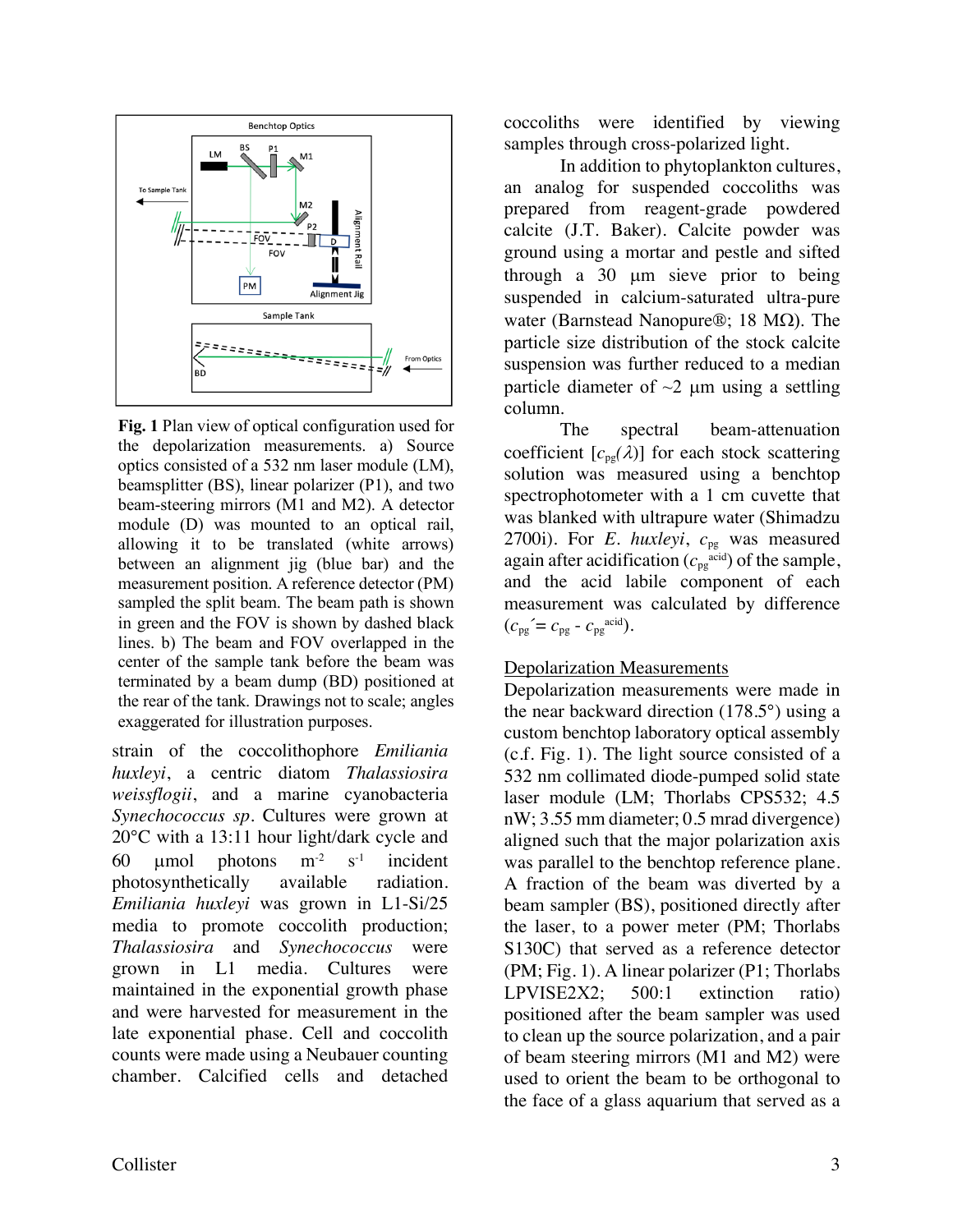sample cuvette. A beam dump positioned at the rear of the tank prevented specular reflection of the beam from the back wall.

The receiver assembly (D) consisted of a collecting lens (Thorlabs LA1608; f=75.0 mm), a 0.8 mm aperture positioned at the focal point of the lens, a 532 nm bandpass filter (Semrock LL01-532-12.5) to reject ambient light, and a photomultiplier tube (PMT; Hamamatsu H10721-20) detector. The full-angle receiver field of view (FOV) was constrained by the collection optics to be <0.5 mrad. A linear polarizer (P2; Thorlabs LPVISE2X2; Extinction Ratio = 500:1) fixed to an indexed rotation mount was positioned in front of the detector assembly to serve as a polarization analyzer. A multi-channel power supply (Keithley 2231A-30-3) provided a 5V power source to the PMT module as well as a 0.5-1.1V source for controlling the PMT gain. The PMT signal voltage was averaged over 10 seconds for each measurement, and was recorded using an oscilloscope (Tektronix TDS2024C).

The detector was aligned to the scattering volume as follows. Vertical alignment was achieved by aiming the assembly at the spot projected by the laser on the front glass of the tank and adjusting its height to maximize the signal recorded by the PMT. The detector assembly was then set to view at an in-air angle of 178° (178.5° inwater) from the source beam using an alignment jig. Finally, the detector was aligned in the horizontal by temporarily placing a diffuse white target in the beam path at the center of the tank, and translating the detector assembly along a rail mounted behind M2 until the detector viewed the laser spot projected on the alignment target and the signal recorded by the PMT was maximized. Correct alignment was confirmed by viewing the image of the alignment spot projected by the collection lens onto the receiver aperture.

Depolarization measurements were made by serial additions of scattering

material to the aquarium filled with a background of filtered water. For the laboratory calcite and diatomaceous earth measurements, the background consisted of ultrapure water (Barnstead Nanopure®; 18 M $\Omega$ ). To prevent dissolution during the calcite measurement, the water was amended with calcium chloride and sodium bicarbonate, and buffered with sodium hydroxide to a pH of 8.2. For all culture measurements, artificial seawater (Instant Ocean®; salinity = 32) filtered through a  $0.2$ µm filter cartridge (Pall AcroPak 500) was used in place of pure water to prevent osmotic cell lysis. Measurements of the co- and crosspolarized returns were made for the background water (S<sub>||</sub>blank and S<sub>⊥</sub>blank) and each sample addition ( $S_{\parallel}$ <sup>sample</sup> and  $S_{\perp}$ <sup>sample</sup>) by rotating P2 between the co- and crosspolarized orientations. PMT dark counts were measured by obscuring the collection optics and were subtracted from each measurement of  $S_{\parallel}$  and  $S_{\perp}$ . The nearbackwards depolarization ratio  $(\delta)$  was then calculated as:

$$
\delta = \frac{S_{\perp}^{\text{sample}} - S_{\perp}^{\text{blank}}}{S_{\parallel}^{\text{sample}} - S_{\parallel}^{\text{blank}}}
$$
 Eq. 2

To ensure that measurements were made within the single scattering domain,  $\delta$  was calculated only for regions of the serial addition where the total return signal  $(S = S_{\parallel})$ *+S*⊥) increased approximately linearly with sample concentration and where  $\delta$  was independent of particle concentration. Values of  $\delta$  were averaged over the single scattering domain of the measurement, and standard errors were calculated to estimate measurement uncertainty.

For the *E. huxleyi* culture,  $\delta$  was further partitioned into an acid labile component composed of attached and detached coccoliths ( $\delta_{\text{PL}}$ ) and a component composed of un-plated cells  $(\delta_n)$ . This was accomplished at the end of the serial addition by adjusting the pH of the sample with glacial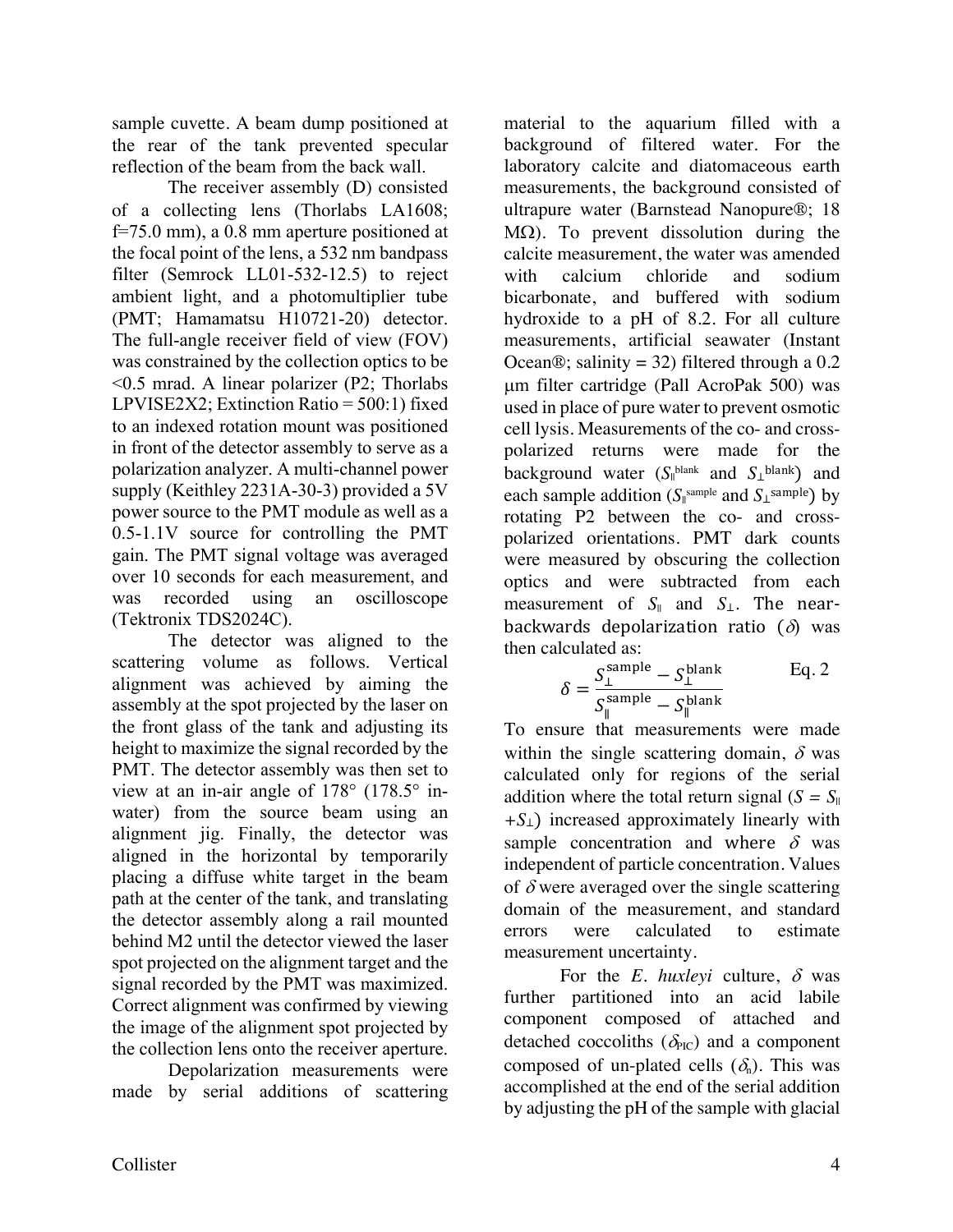acetic acid ( $pH = 5.5$ ) to dissolve the calcite and measuring the change in  $\delta$  and *S*.  $\delta_n$  and *S*<sup>n</sup> then represented the post-acidification values of  $\delta$  and  $S$ , and  $\delta_{\text{PIC}}$  was calculated by assuming a linear contribution of  $\delta_{\text{PC}}$  and  $\delta_{\text{n}}$ to  $\delta$  that was proportional to the contribution of each material to *S*:

$$
\delta = \frac{\delta_{\rm{PIC}} S_{\rm{PIC}} + \delta_{\rm n} S_{\rm n}}{S}
$$
 Eq. 3

For these measurements, standard additions were continued beyond the initial acidification while maintaining a pH of 5.5 to confirm that measurements remained within the single scattering domain.

#### Model Framework

A bio-optical model was constructed to separate the contributions of single and multiple scattering to lidar measurements of  $\delta$ . The model was based on an analytical solution to the lidar radiative transfer equation that uses the small-angle approximation to solve for the vertical distribution of energy and the polarization characteristics of a backscattered laser pulse. For an initially linearly polarized pulse, the depth (z) dependent solution for the degree of linear polarization (*DoLP*) takes the form:

$$
DoLP(z) = M_{22}(\pi) \exp(-2\phi bz) \text{ Eq. 4}
$$

where  $\mathbf{M}_{22}(\pi)$  represents the 180-degree, normalized 2,2 scattering matrix element for whole seawater and  $\phi$  is a depolarization factor that controls the exponential decay of *DoLP* with scattering optical depth (*bz*) due to multiple forward scattering.  $\mathbf{M}_{22}(\pi)$  can be deconstructed into contributions from *m* scattering components as:

$$
\mathbf{M}_{22}(\pi) = \sum_{n=1}^{m} \mathbf{M}_{22}^{n}(\pi) \frac{\beta_n(\pi)}{\beta(\pi)} \quad \text{Eq. 5}
$$

where  $M_{22}^n(\pi)$  is the normalized 2,2 scattering matrix element for component *n,*  $\beta_n(\pi)$  is the volume scattering by *n* at 180degrees, and  $\beta(\pi)$  is the volume scattering of the bulk medium at 180-degree. The forward scattering depolarization parameter can be deconstructed in a similar manner as:

$$
\phi = \sum_{n=1}^{m} \phi_n \frac{b_n}{b} \qquad \text{Eq. 6}
$$

where  $\phi^n$  and  $b_n$  are the depolarization factor and scattering coefficient for component *n*.

 $M_{22}(\pi)$  was parameterized by assuming three distinct scattering populations, acid-labile particles  $[M_{22}^{PIC}(\pi)],$ non-acid labile particles  $[M_{22}^{POC}(\pi)]$ , and seawater  $[M_{22}^W(\pi)]$ . Subbing these into Eq. 4 gives:

$$
M_{22}(\pi) = \text{Eq.7}
$$
  
\n
$$
\frac{\beta(\pi)}{2\pi} [M_{22}^{\text{PlC}}(\pi) \frac{b_{b}^{'}}{\chi_{\text{PlC}}(\pi)} + M_{22}^{\text{PlC}}(\pi) \frac{b_{\text{bp}} - b_{b}^{'}}{\chi_{\text{POC}}(\pi)} + M_{22}^{w}(\pi) \frac{b_{\text{bw}}}{\chi_{\text{w}}(\pi)}
$$

where the  $\chi(\pi)$  factors convert between total hemispherical backscatter and 180-degree backscatter for the acid labile, non-acid labile, and seawater components respectively.  $\phi$  was parameterized for these three components using Eq. 6:

$$
\phi = \phi_{\text{PIC}} \frac{b_{\text{PIC}}}{b} + \phi_{\text{POC}} \frac{b_{\text{POC}}}{b} + \phi_{\text{w}} \frac{b_{\text{w}}}{b} \quad \text{Eq. 8}
$$

where *b*<sub>PIC</sub> is the scattering coefficient for acid-labile particles calculated from  $b_b$ <sup>'</sup> assuming a backscattering ratio of 0.03 for coccoliths,  $b_{\text{POC}}$  is the scattering coefficient of non-acid labile particles ( $b_{\text{POC}} = b_{\text{p}} - b_{\text{PIC}}$ ), and *b*<sup>w</sup> is the scattering coefficient for seawater.

A model sensitivity experiment was conducted to explore the role of particle type and multiple scattering in measurements of  $\delta$ . For all experiments, we assumed a value of 0.5 for  $\chi_{\text{PIC}}(\pi)$  and  $\chi_{\text{POC}}(\pi)$ , and a value of 0.68 for  $\chi_{w}(\pi)^{2,10}$ . Backscattering coefficients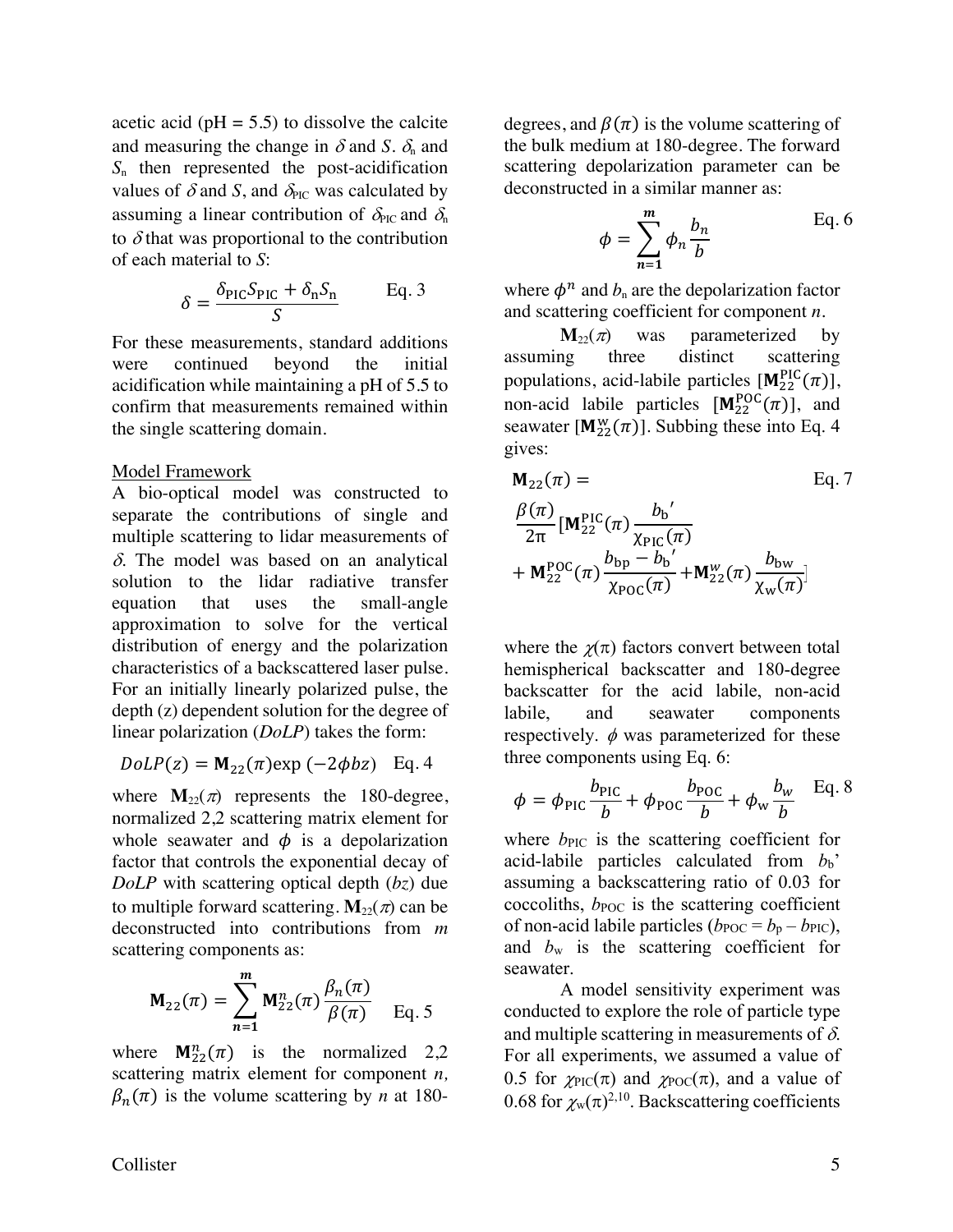for each component were parameterized from *in situ* measurements made during the Coccomix expedition.  $M_{22}^w(\pi)$  and  $\phi_w$  were set to 1 and 0 respectively, as molecular scattering by water does not cause linear depolarization<sup>10</sup>.  $M_{22}^{PIC}(\pi)$  was parameterized from laboratory measurements depolarization by *Emiliania huxleyi* coccoliths (0.79; cf. Fig. 2), leaving three free-parameters in the model  $M_{22}^{POC}(\pi)$ ,  $\phi_{PIC}$ , and  $\phi_{\text{POC}}$ . A model sensitivity analysis was performed by solving for *DoLP* using values of  $M_{22}^{POC}(\pi)$  ranging from 0.5 to 1, and values of  $\phi_{\text{POC}}$  and  $\phi_{\text{PIC}}$  ranging from 0 to 0.4. Model predictions of  $\delta$  for each combination of  $M_{22}^{POC}(\pi)$ ,  $\phi_{PIC}$ , and  $\phi_{POC}$  were compared with field measurements of  $\delta$ , using  $r^2$  as a metric for the skill of each model.

### Results

### **Scattering Measurements**

Total return signal increased linearly as a function of  $c_{pg}$  for each of the serial additions, providing confidence that our measurements were within the single scattering domain (Fig. 2a). Measurements of  $\delta$  showed no linear dependence on *c*pg, providing further confidence that the experiments were conducted within the single scattering domain (Fig. 2b).  $\delta$  ranged from 0.02 for *Synechococcus* to 0.26 for laboratory calcite.

Fig. 2c shows measurements of *S* and  $\delta$  from the *E. huxlevi* acidification experiment plotted against the concentration of the stock particle suspension added to the sample chamber. Visualizing the data in this manner highlights the fractional contribution of backscatter from the acid labile particle population to the total signal *S*, by removing the influence of particle concentration and scattering cross-section contained in measurements of *c*pg (Fig. 2c). The slope of *S* versus stock concentration decreased from 3.11E4 to 9.31E3 mV L-seawater L-stock-1 upon acidification, suggesting that calcite contributed to 70% of the scattered flux at



**Fig. 2** Results from the near-backwards depolarization experiments. Plots of total backscattered signal (a) and  $d$  (b) versus  $c_{pg}$  for each scattering experiment [*Emiliania huxleyi* pH 8.2 (blue), *Emiliania huxleyi* pH 5.5 (green)*,*  laboratory calcite (grey), *Thalassiosira weissflogii* (purple)]. Total backscattered signal and *d* from the *Emiliania huxleyi* acidification experiment are additionally plotted against concentration of stock algal culture [(c) and (d) respectively]. Blue arrows highlight change in total signal and *d* after acidification. Regression lines (black) are forced through zero.

178.5° for the coccolithophore culture(Fig. 2c). Measurements of  $\delta$  for *E. huxleyi* decreased from 0.09 to 0.03 after acidification (Fig. 2d).

Figure 3 shows values of  $M_{22}$  at 178.5° estimated for each particle population using Eq. 1, with the assumption that the influence of  $M_{12}$  on  $\delta$  was negligible in the near backwards direction (e.g.  $M_{12} \approx 0$ ). Small phytoplankton species lacking mineral tests were the least depolarizing, with *Synechococcus* sp. having an  $M_{22}$  value of 0.96 and the acidified *Emiliania huxleyi* culture having an  $M_{22}$  value of 0.94 (Fig. 3). The acid labile fraction of the *Emiliania*  huxleyi culture (suspended and attached coccoliths) had an  $M_{22}$  value of 0.79, and the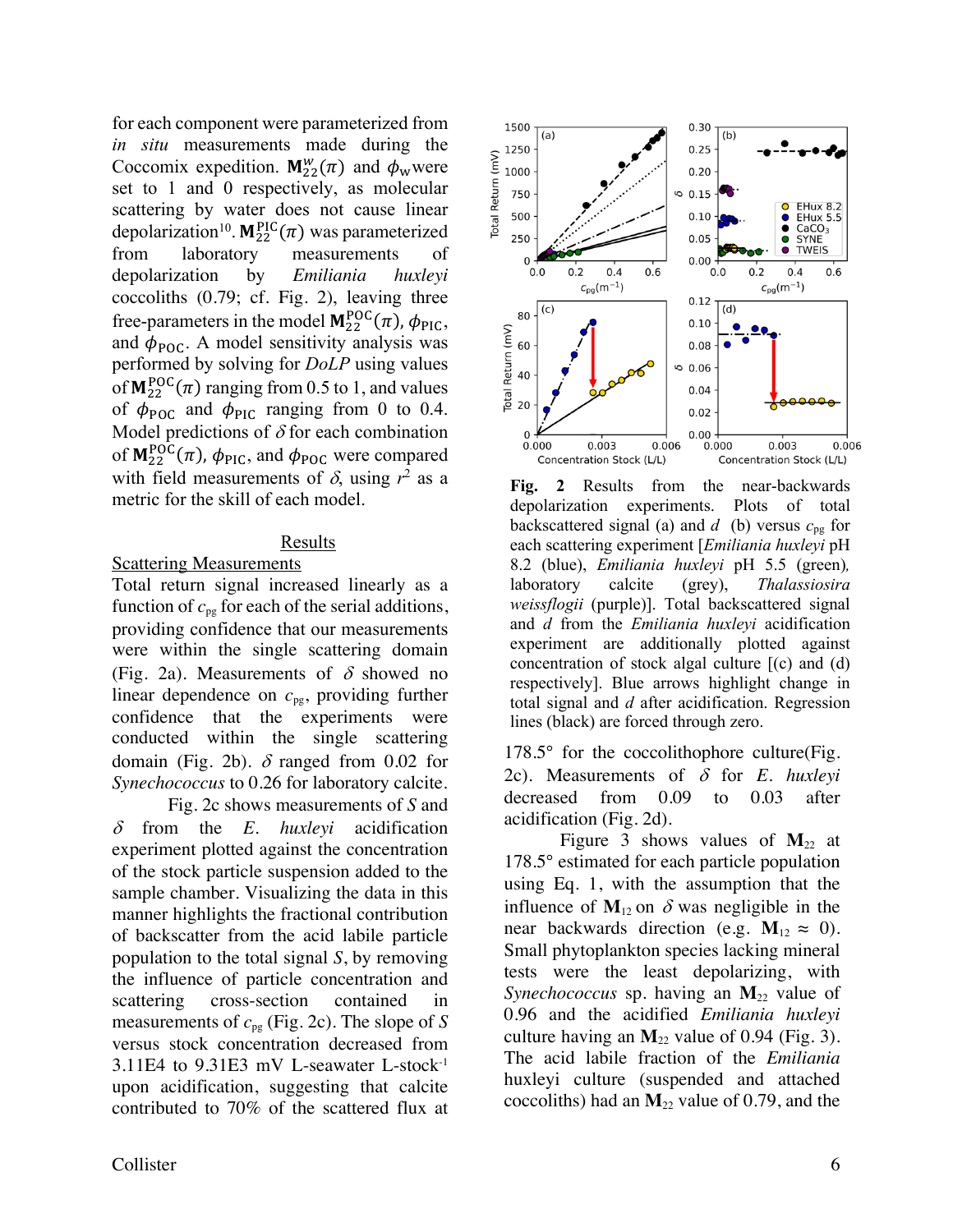

**Fig. 3** Bar plot showing estimates of  $M_{22}$  in the near backwards direction for several different marine particles and marine particle analogs.

presence of coccoliths decreased the value of **M**<sup>22</sup> for the bulk *Emiliania huxleyi* culture from 0.94 to 0.83 (Fig. 3). *Thalassiosira weissflogii* was the most depolarizing of the phytoplankton species measured here with an  $M<sub>22</sub>$  value of 0.72. The reagent-grade calcite suspension was a stronger depolarizer than the *Emiliania huxleyi* coccolith calcite, having an  $M_{22}$  value of 0.60 that was substantially lower than any of the particles measured here.

#### Model Sensitivity Analysis

Fig. 4a shows model inputs of  $M_{22}^{POC}(\pi)$ ,  $\phi_{\text{PIC}}$ , and  $\phi_{\text{POC}}$  plotted in three-dimensional space, with the color of each point representing the value of  $r^2$  for that particular model solution calculated with respect to field measurements of  $\delta$ . Model solutions resulting in an  $r^2$  of less than 0.7 were excluded from the figure to improve interpretability. The model was very sensitive to the parameterization of  $\phi_{\text{POC}}$ , and for values of  $\phi_{\text{POC}}$  greater than 0.14, there were no model solutions that resulted in an  $r^2$  of 0.7 or higher. The model was less sensitive to  $M_{22}^{POC}(\pi)$  and  $\phi_{PIC}$ , with solutions existing for the entire range of each parameter within the  $0.7 r^2$  criteria. Fig. 4b shows a cross-plot of  $M_{22}^{POC}(\pi)$  and  $\phi_{PIC}$ corresponding to the optimum model solution

(as determined from the maximum in  $r^2$ ) for each value of  $\phi_{\text{POC}}$ . Optima in  $\phi_{\text{PIC}}$  and  $M_{22}^{POC}(\pi)$  displayed an inverse relationship, with  $\phi_{\text{PIC}}$  decreasing as a function of  $\phi_{\text{POC}}$ and  $M_{22}^{POC}(\pi)$  increasing as a function of  $\phi_{\text{POC}}$  (Fig. 4b). Changes in  $\phi_{\text{POC}}$  were compensated for by corresponding changes  $\phi_{\text{PIC}}$  and  $M_{22}^{\text{POC}}(\pi)$  for values of  $\phi_{\text{POC}}$ between 0 and 0.1, resulting in a fairly stable  $r^2$  of ~0.9 (Fig. 4a,b). For values of  $\phi_{\text{PIC}}$ greater than 0.1, optimum values of  $\phi_{\text{PIC}}$  and  $M_{22}^{\text{POC}}(\pi)$  were constrained to their respective minimum and maximum values, resulting in a rapid decrease of  $r^2$  with increasing  $\phi_{\text{POC}}$ .

#### Discussion

Laboratory measurements of particle linear depolarization presented here suggest that the value of  $M_{22}$  for marine particles varies as a complex function of particle composition and morphology, and that spatial gradients in  $M_{22}$ can be detected using oceanographic lidar measurements of  $\delta$ . These results are consistent with recent oceanographic lidar studies that have attributed spatial patterns in  $\delta$  to shifts in particulate  $M_{22}$  resulting from differences in the shape<sup>8</sup> and composition<sup>7,11</sup> of the particle population. However,  $M_{22}$  did not appear to be strongly driven by any single particle intensive parameter, suggesting that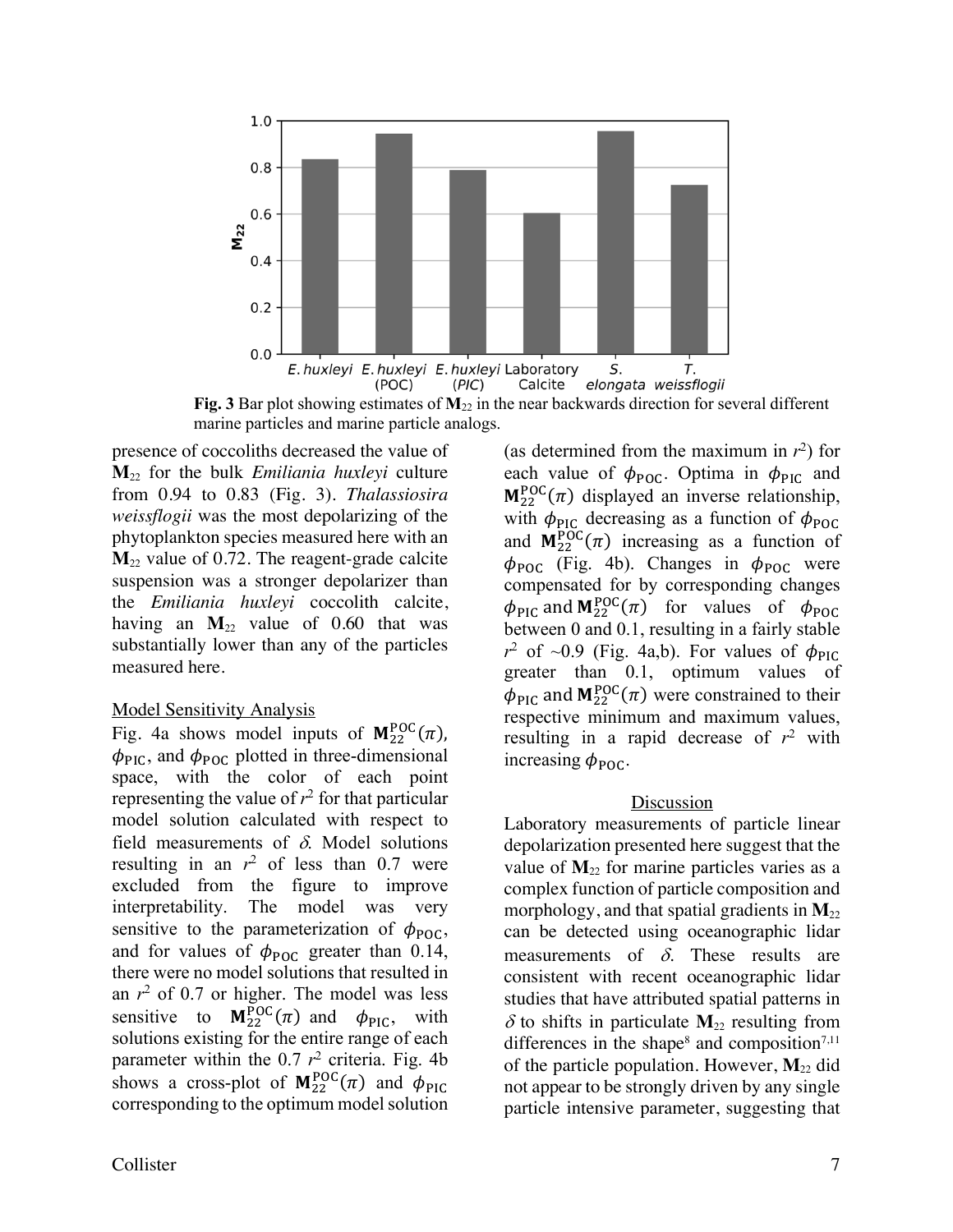

**Fig. 4** Three-dimensional plot showing free parameters from Eq. 7 and 8 with the colormap depicting  $r^2$  for each model run.

the behavior of  $M_{22}$  may be too complex to be useful for deriving bulk particle parameters from lidar measurements of  $\delta$ . For instance, **M**<sup>22</sup> was not useful for discriminating between spherical, decalcified *Emiliania huxleyi* cells and rod-shaped *Synechococcus sp.* cells, suggesting that deviations from sphericity played a negligible role in determining **M**<sup>22</sup> for small, low refractive index phytoplankton. Values of **M**<sup>22</sup> for high refractive index, birefringent calcite particles were elevated relative to similarly size phytoplankton cells, suggesting that  $M_{22}$  could be a useful metric for particle composition. However, laboratory prepared calcite particles were stronger depolarizers than similarly sized coccoliths, highlighting the complicating effect of particle morphology on efforts to extract particle compositional information from measurements of  $M_{22}$ . Furthermore, if  $M_{22}$ was a useful proxy for particle bulk refractive index, we would have expected *Emiliania huxleyi* to be a stronger depolarizer than *Thalassiosira* due to the increased refractive index of calcite coccospheres relative to silica diatom tests. This was not the case, as *Thalassiosira* was more depolarizing than even a pure suspension of coccoliths.

In recent years, lidar retrievals of  $b_{\text{bp}}$ have been developed for the CALIOP

spaceborne lidar instrument that use measurements of column-integrated crosspolarized backscatter and an assumed value for particle depolarization  $(\delta_p)$  to estimate  $\beta_p(\pi)^{12}$ .  $\delta_{p}$  is commonly parameterized as a linear function of  $K_d$  ( $\delta_{p} \approx$  $2K_d$ ), an assumption that is based on an empirical relationship between airborne lidar retrievals of  $K_d$  and  $\delta_p$  derived from lidar measurements performed during the SABOR and NAAMES campaigns $13$ . This fortuitous result suggests that changes in  $K_d$  are compensated for by changes in  $\delta_{p}$ , and that independent retrievals of  $K_d$  may not be necessary for retrieving estimates of  $b_{bp}$  from CALIOP<sup>14</sup>. The measurements presented here suggest that this empirical relationship may be partially driven by shifts from small phytoplankton with low values of  $\delta_p$  in relatively clear, oligotrophic regions of the ocean to large bloom forming species with higher values of  $\delta_p$  in productive regions with elevated values of  $K_d$ . In Behrenfeld, et al. <sup>12</sup> and Lacour, et al. <sup>15</sup>,  $\delta_p$  was constrained to 0.3 for regions where  $K_d$  was greater than 0.15. The highest value of  $\delta_p$  measured here was 0.25 for suspended laboratory calcite, with a lower value of 0.16 for the most depolarizing phytoplankton species (*Thalassiosira*). This suggests that a lower value of  $\delta_p$  may be a more appropriate cutoff for CALIOP measurements of  $b_{bp}$ , and that the  $\delta_p \approx 2K_d$ assumption required to neglect the  $K_d$  and  $\delta_p$ terms in CALIOP  $b_{bp}$  retrievals may not be appropriate for regions where  $K_d$  leads to an overestimate of  $\delta_{p}$ . This could account for the tendency of CALIOP to underestimate  $b_{bp}$  in regions of strong backscattering (see the supplementary information for Bisson, et al.  $^{14}$ ).

The model results presented here suggest that shifts in the relative contribution of particulate versus molecular scattering can play a dominant role in controlling patterns in lidar measurements of  $\delta$  from bulk seawater.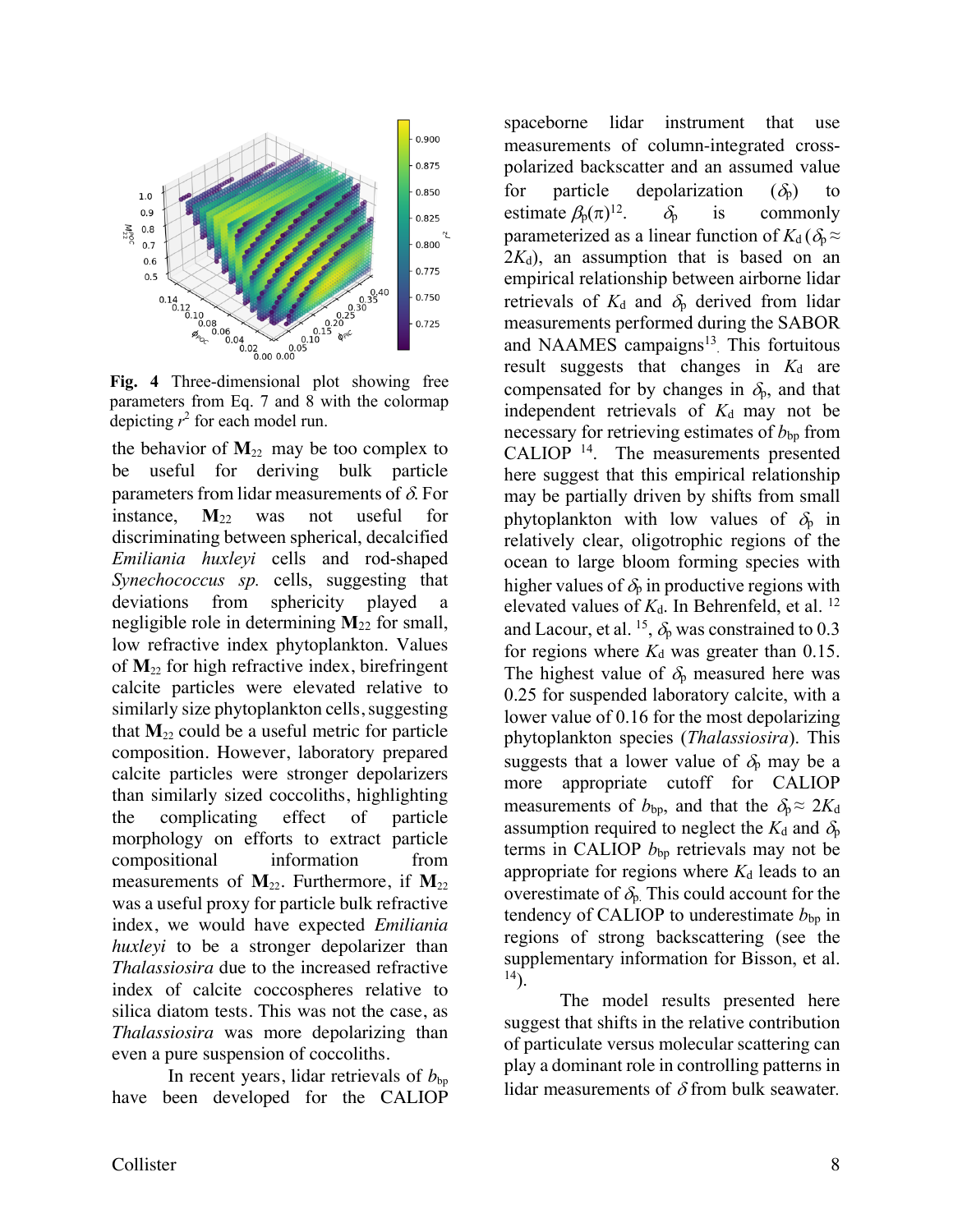This was the case for the Coccomix expedition, where a single particle model (i.e. an equivalent value of  $M_{22}$  for both PIC and POC) could reproduce up to 85% of the variability in  $\delta$ . Within the coccolithophore bloom, correlations between  $\delta$  and  $b_h$ '/ $b_b$ were driven predominantly by a strong covariation between the concentration of suspended calcite and the relative contribution of particulates to total backscattering. Had we encountered waters where measurements of  $b_{\text{bp}}$  become decoupled from  $b<sub>b</sub>$ <sup>'</sup>, the relationship between  $\delta$  and  $b_b'/b_b$  would likely have deteriorated as  $b_{\rm bo}$  became dominated by organic particles.

Previous polarized oceanographic lidar studies have struggled to separate the effects of single and multiple scattering on  $\delta^{7,8}$ . For instance, a recent study by Schulien, et al. <sup>8</sup> used the ratio of  $\delta$  to *b*<sub>bp</sub> to account for the particle concentration dependence of multiple scattering on  $\delta$ . However, the ratio of  $\delta$  to  $b_{bp}$  is driven primarily by the relative contribution of particulate versus molecular scattering. Furthermore, multiple scattering is a depth dependent process, and both the particle concentration and the range to the measurement must be considered to correct for its effects. The model presented here provides a framework that can be used to account for shifts in particle versus molecular scattering and to account for depolarization resulting from multiple scattering. This framework could be particularly useful for High-Spectral Resolution Lidar (HSRL) measurements, where the particulate and molecular contributions to  $\delta$  can be measured directly, eliminating the need for *in situ* measurements of  $b_{bp}$  and assumptions about a particle scattering phase function.

Despite being predictive of  $\delta$ throughout much of the Coccomix expedition, a single particle model of depolarization does not reproduce the bifurcation in the relationship between  $\delta$  and *bz* that occurred in the small region of the

Coccomix expedition where backscattering became uncoupled from scattering by calcite7 . The model suggests that increased depolarization by calcite in the forward direction and an increase in particulate **M**<sup>22</sup> along the coast can partially explain this bifurcation. However, these effects were subtle, and increased the explained variance from 85% to 92%.

## **Conclusions**

The results presented here show that  $M_{22}$  for marine particles varies as a function of particle composition and morphology, but that the behavior of  $M_{22}$  may be too complex to retrieve these properties from lidar profiles of  $\delta$ . This finding has important implications for satellite lidar backscatter measurements, as retrieval algorithms rely on the predictable behavior of  $\delta_{p}$  to retrieve estimates of  $b_{bp}$ Patterns in field measurements of  $\delta$  were primarily driven by shifts in the contribution of particulate vs. molecular scattering as well as the influence of multiple forward scattering. The model framework presented here represents a useful framework for untangling the contributions of single and multiple scattering to the lidar depolarization ratio.  $\delta$  was found to be minimally influenced by differences in the forward scattering depolarization parameter. These results suggest that  $\delta$  is a poor metric for quantifying particle type, but that profiles of  $\delta$  may provide a robust technique for estimating the total scattering coefficient $16$ .

## References

- 1 Jamet, C. *et al.* Going Beyond Standard Ocean Color Observations: Lidar and Polarimetry. *Frontiers in Marine Science* **6**, 251 (2019).
- 2 Schulien, J. A., Behrenfeld, M. J., Hair, J. W., Hostetler, C. A. & Twardowski, M. S. Verticallyresolved phytoplankton carbon and